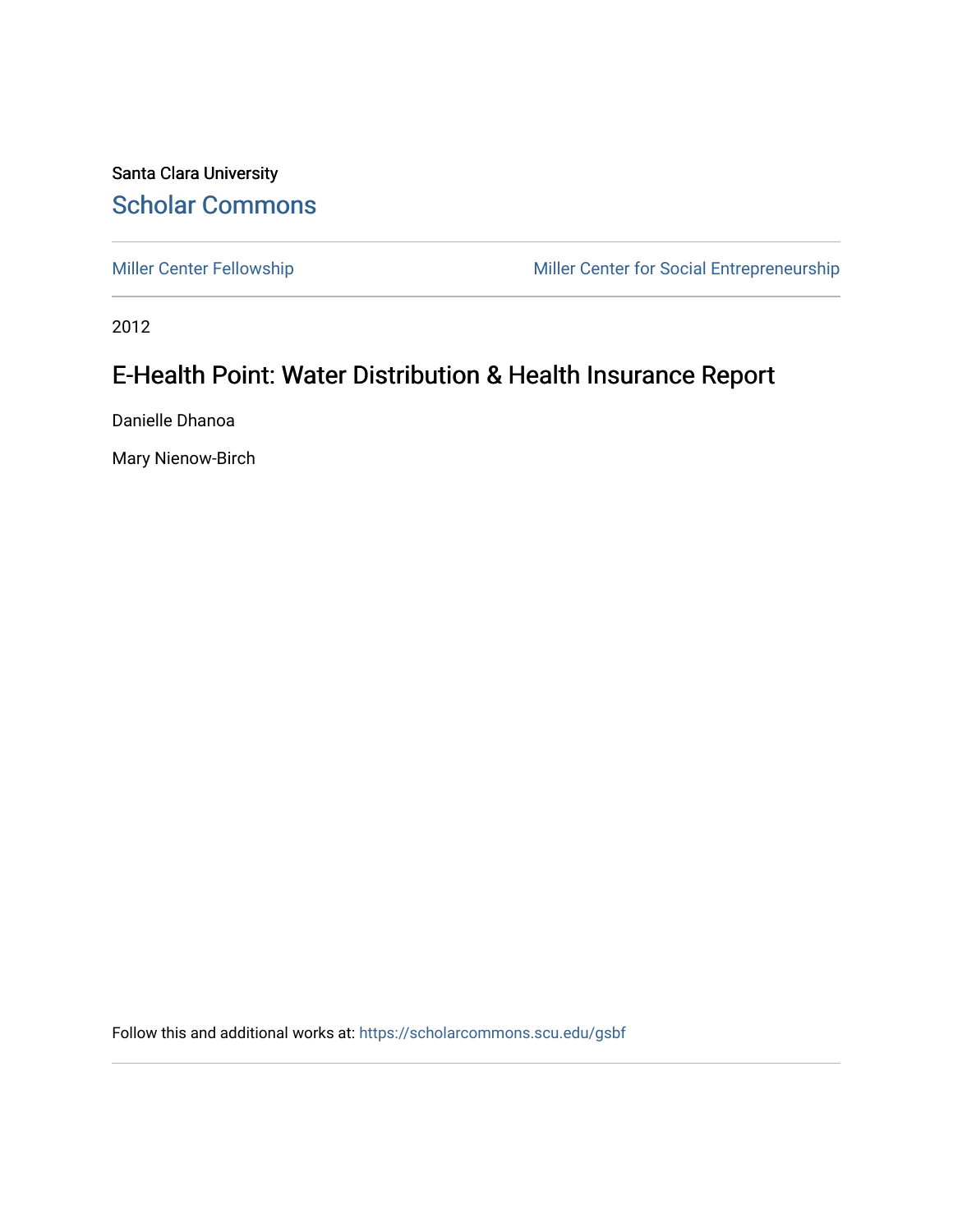SANTA CLARA UNIVERSITY<br>CENTER FOR SCIENCE, TECHNOLOGY, AND SOCIETY



# GLOBAL SOCIAL BENEFIT FELLOWSHIP

# E-HEALTHPOINT: WATER DISTRIBUTION & HEALTH INSURANCE REPORT

NOVEMBER 2012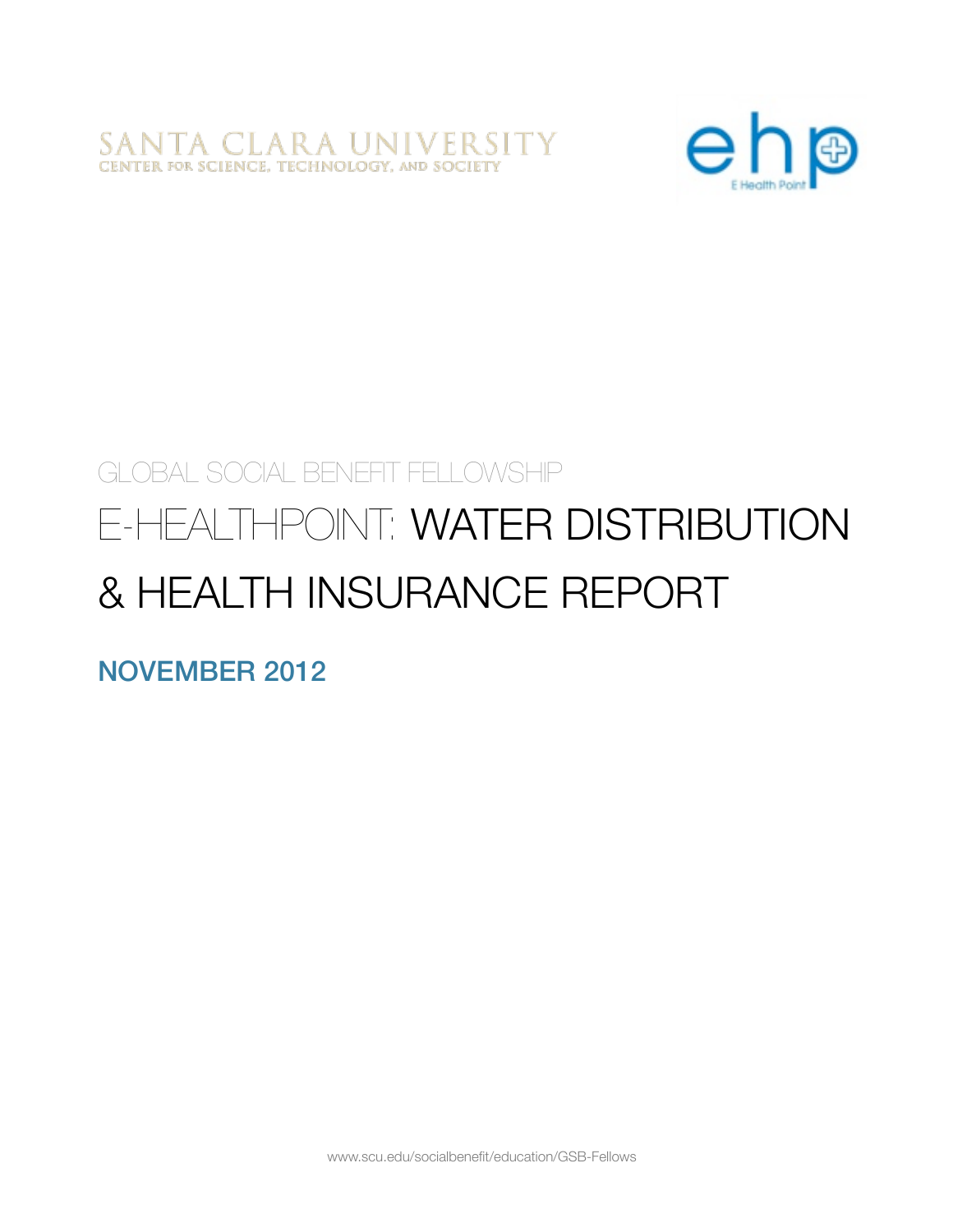# **Authors**

Danielle Dhanoa, Santa Clara University, Economics '13

Mary Nienow-Birch, Santa Clara University, Public Health '13

# **Project Background**

The Global Social Benefit Fellowship (GSBF) launched in January 2012 as an interdisciplinary program of mentored, field-based study and research for Santa Clara University undergraduates within the GSBI™ worldwide network of social entrepreneurs. The fellowship studies the application of innovative technologies and sustainable business models to underserved communities across the globe as a vehicle for practical social justice.

Beginning in June 2012, our team spent 6 weeks in Bathinda, Punjab working with E-Healthpoint (GSBI™ 2008) and the rural communities it serves. Under the direction of Dr. Sumeet Ahluwalia, Associate Vice President & Head of Health Operations, and Amit Jain, CEO, we conducted research in order to produce recommendations for standardizing the existing water distribution model, and assessing the potential for offering rural health insurance.

The results are included herein.

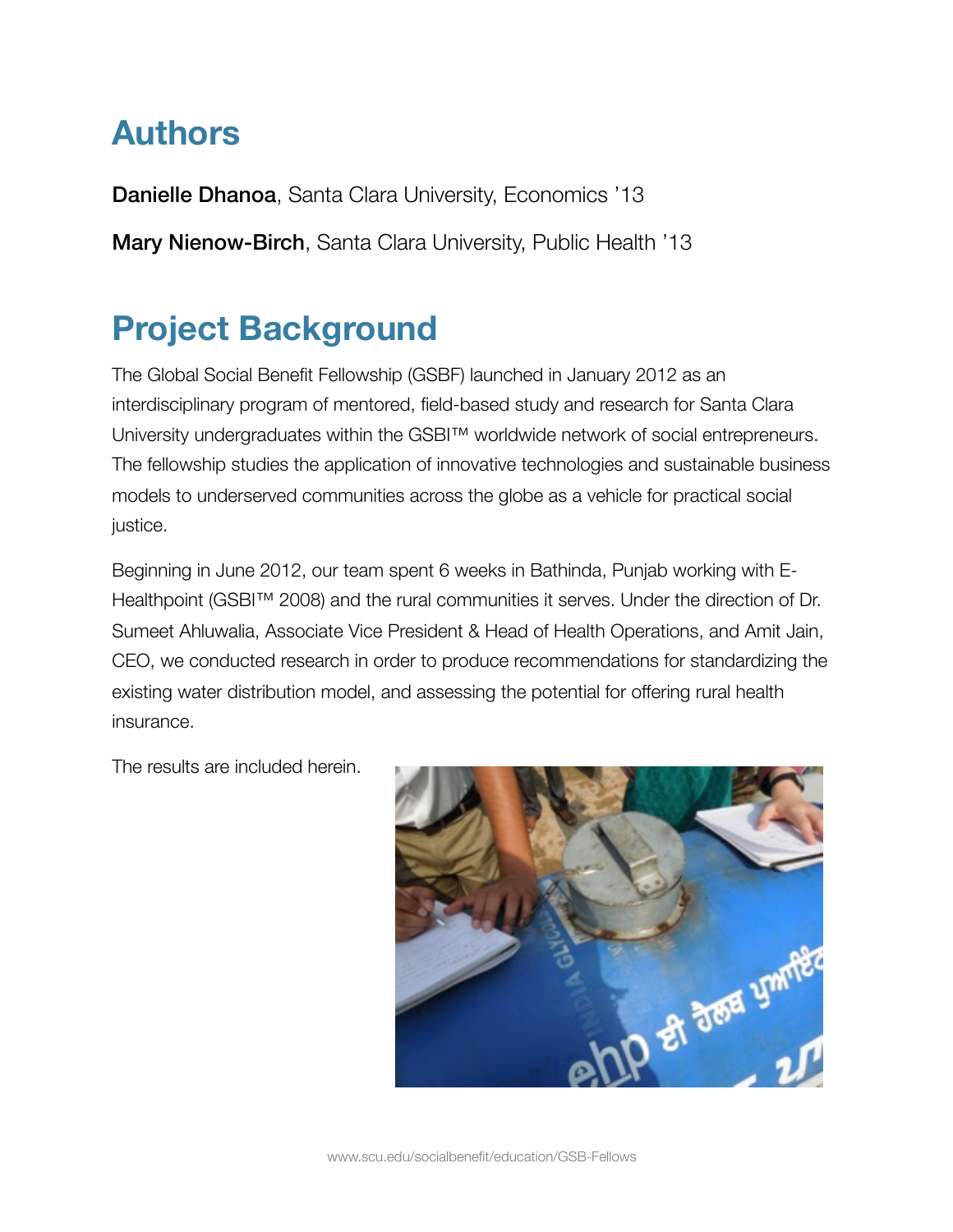# Table of Contents

| <b>Executive Summary</b>                                                 |                |
|--------------------------------------------------------------------------|----------------|
| <b>Water Distribution</b>                                                | 1              |
| <b>Revenue, Pricing, and Ownership</b>                                   |                |
| Figure 1: Distribution Revenue Per Site                                  | 1              |
| <b>Shared Revenue Model</b>                                              | $\overline{2}$ |
| Figure 2: Shared Revenue Model Sample Data                               | $\overline{2}$ |
| <b>Scope &amp; Unmet Demand</b>                                          | 3              |
| Figure 3: Potential Additional Revenue from Unmet Demand in Distribution | 3              |
| <b>Limiting Factors</b>                                                  | 4              |
| <b>Investment Recommendations</b>                                        | 5              |
| Figure 4: Four Wheeler Specifications for Vehicle Investment             | 5              |
| <b>Logistics</b>                                                         |                |
| <b>Manual Pull Cart</b>                                                  | 6              |
| <b>Motorized Pull Cart</b>                                               | 7              |
| <b>Automated Vehicle Delivery</b>                                        | 8              |
| <b>Can Ownership</b>                                                     | 9              |
| <b>Management &amp; Quality Control</b>                                  |                |
| <b>Waterpoint Operations Protocol</b>                                    | 10             |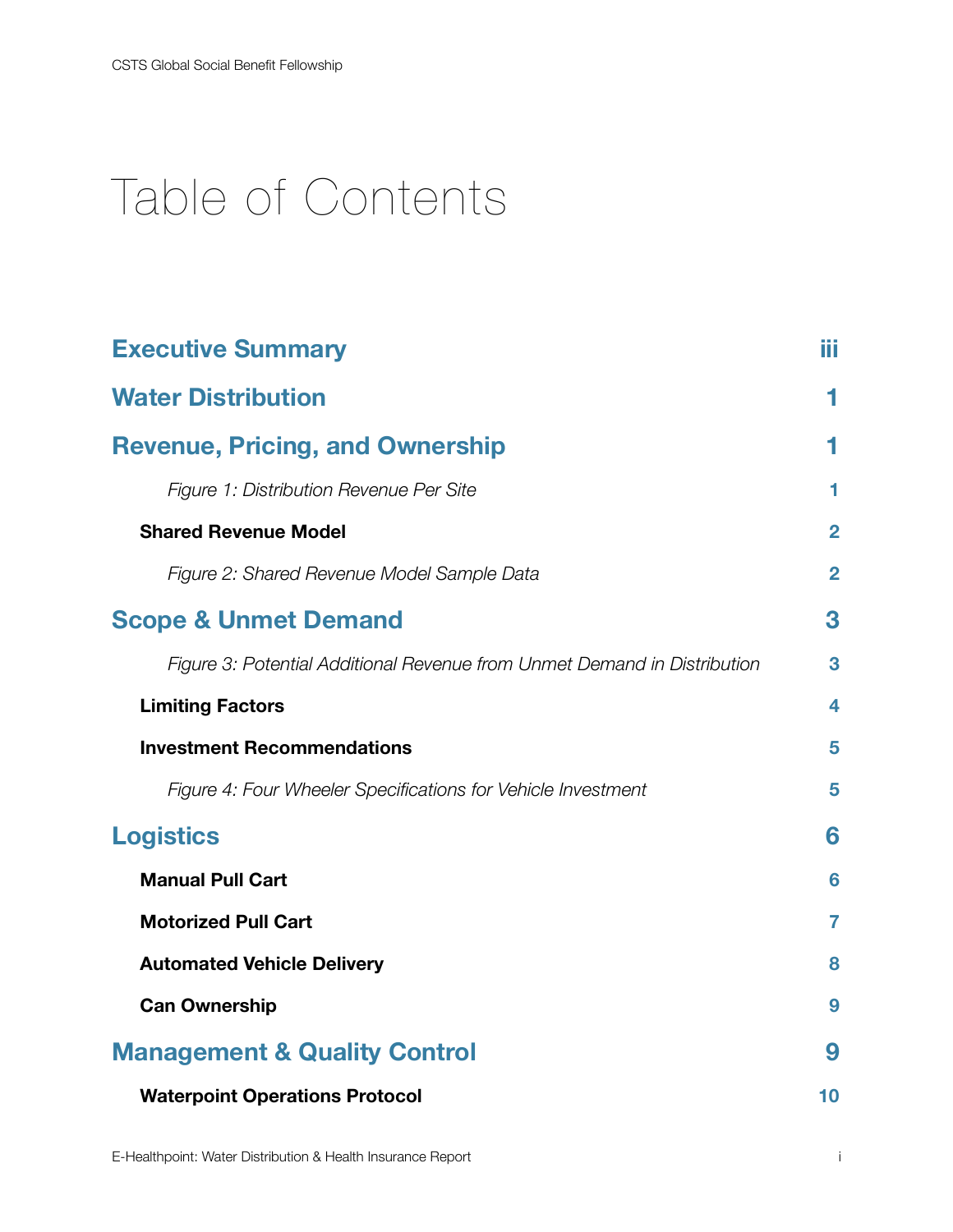| <b>Total Quality Management</b>                               | 10      |
|---------------------------------------------------------------|---------|
| <b>Health Insurance</b>                                       | 11      |
| <b>Awareness of Health Services</b>                           | 11      |
| Use of Health Services: APL & BPL                             | 11      |
| <b>Community Health Insurance Models</b>                      | $12 \,$ |
| Figure 5: Existing Community Health Insurance Models in India | 12      |
| <b>Analysis of Community Health Insurance Models</b>          | 13      |
| <b>CHI Critical Success Factors</b>                           | 13      |
| <b>Potential Implementation Challenges</b>                    | 14      |
| <b>Conclusions</b>                                            | 14      |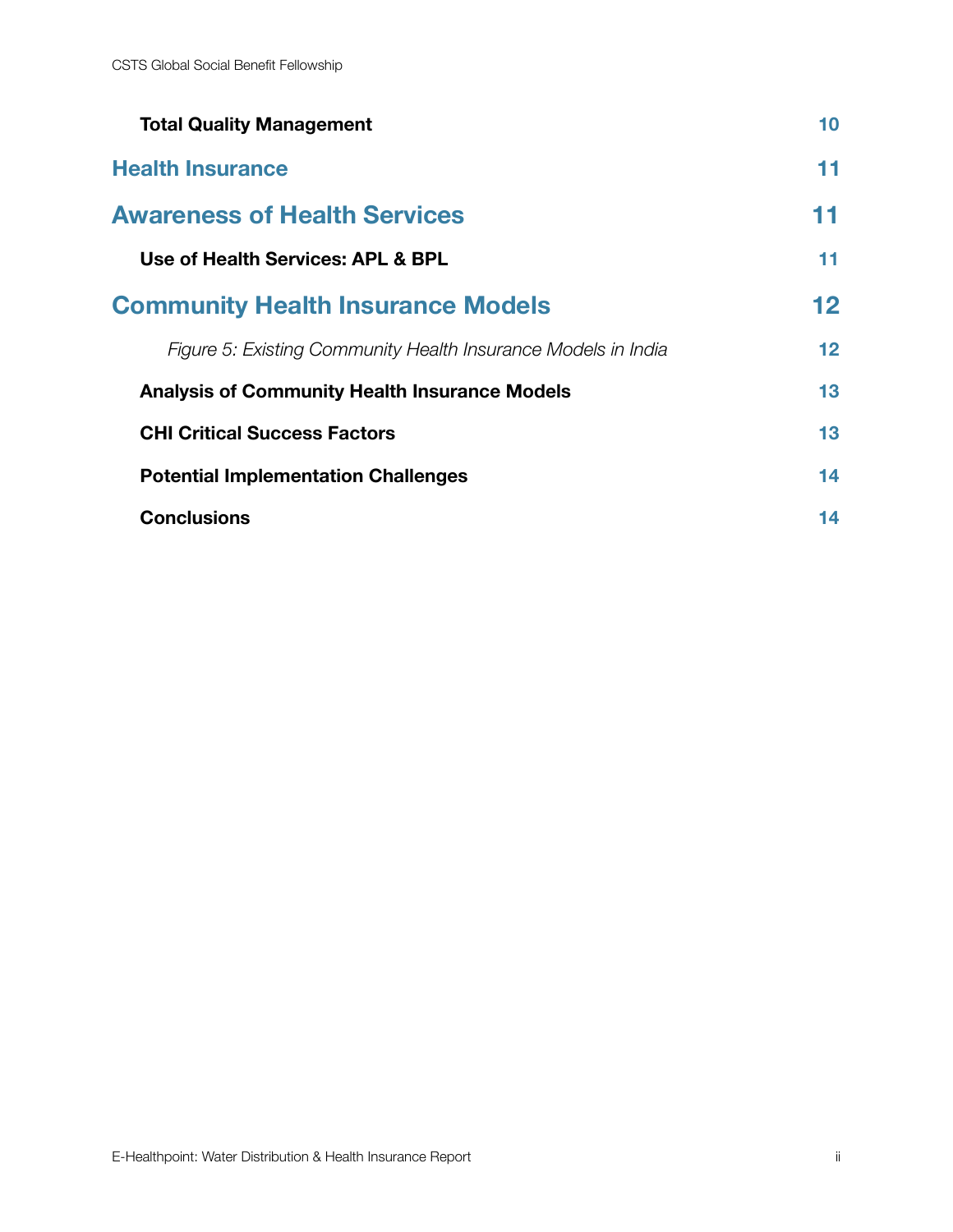# <span id="page-5-0"></span>Executive Summary

In order to make recommendations for water distribution restructuring and investment, we calculated current and potential revenue at each site. Potential revenue figures are based upon our proposed shared revenue model and include unmet demand for water distribution.

Field visits to waterpoints indicated significant existing demand for water distribution, but due to multiple limiting factors, distributors were unable to cater to all households expressing interest in water delivery.

A detailed framework provides a way to evaluate efficiency and productivity of current and future water distribution sites taking into account number of households reached, number of distributors necessary, distributor vehicle type among other key factors. Distribution logistics including can ownership is also addressed under the proposed model. In response to a lack of can ownership policy and enforced regulation regarding types of water containers used, we present a can purchasing plan along with recommendations for maintenance and tracking of EHP-owned cans. The water distribution assessment also includes management and quality control recommendations, setting forth key issues to be addressed when establishing a set protocol regarding waterpoint operations and an acknowledgment of the total quality management critical to ensure provision of high quality clean water to customers.

Community awareness of health services offered by EHP was assessed based upon survey results from six of eight healthpoints. These results were segmented into above poverty line (APL) and below poverty line (BPL) groups to measure market saturation and to better understand unique barriers to participation.

We present a comprehensive view of community health insurance (CHI) schemes currently in place in India with the intention of providing a framework from which EHP can base further health insurance initiatives. Four critical success factors for any CHI scheme are outlined, as well as a discussion of potential challenges to their implementation.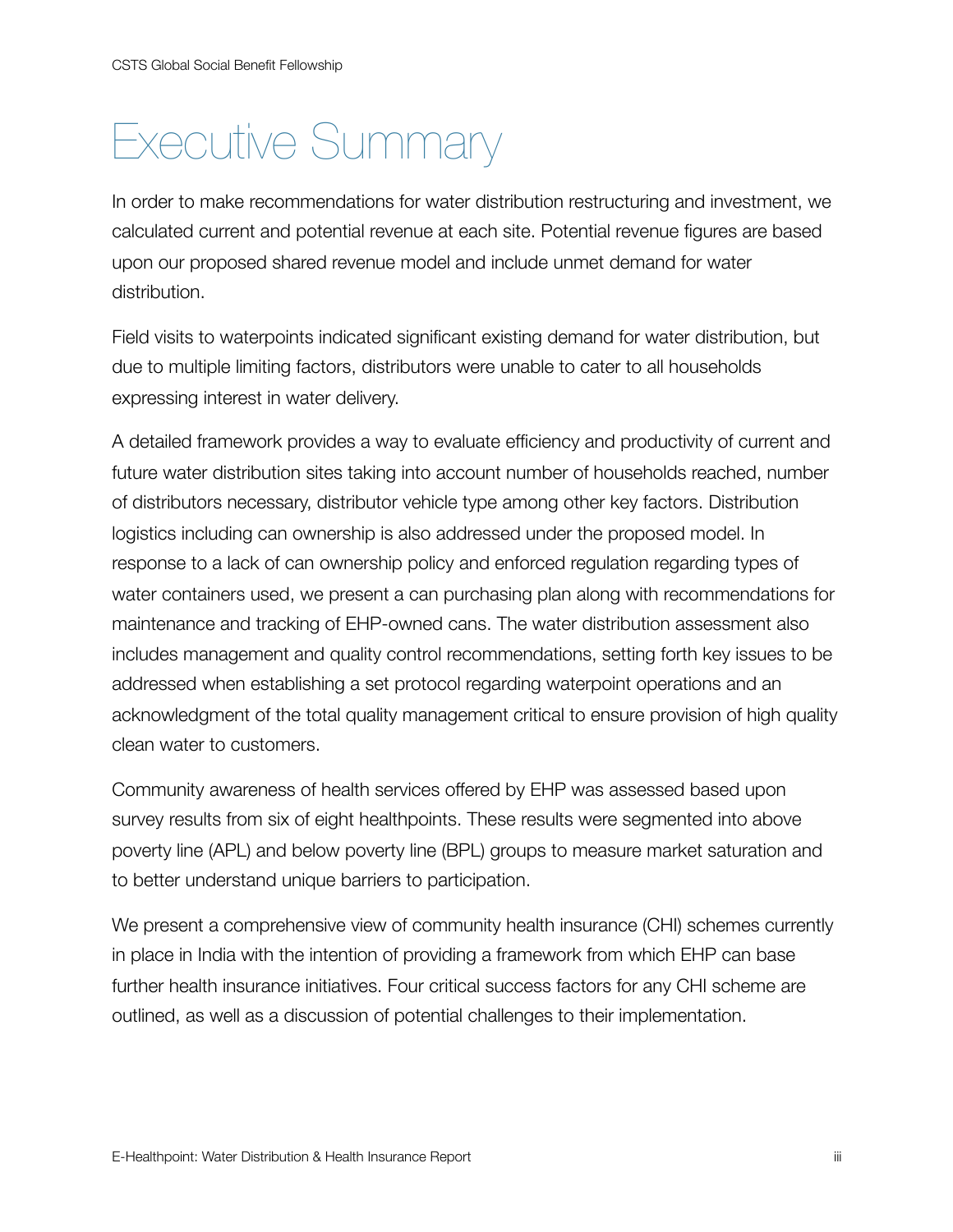# <span id="page-6-0"></span>Water Distribution

# <span id="page-6-1"></span>**Revenue, Pricing, and Ownership**

EHP's existing method of water distribution varies across waterpoints with the labor being outsourced to third-party individuals. In the existing method of outsourcing, all distribution revenues from daily household delivery go directly to the water distributor, with EHP seeing none of those funds. This system makes it difficult to monitor the growth of impact and to respond to consumer concerns. Because water distributors are not affiliated with EHP, it is impossible to ensure that high quality clean water is ultimately reaching the consumer.

| <b>Site Location</b>       | <b>Total Distribution Revenue</b><br>(rupees/month) |
|----------------------------|-----------------------------------------------------|
| Lakri Khanda               | 12,500                                              |
| Kila Park                  | 12,500                                              |
| <b>Bicchi</b>              | 7,000                                               |
| Baghwali                   | 11,500                                              |
| Maur Road                  | 7,500                                               |
| <b>Bucho Mandi</b>         | 2,400                                               |
| Rampura Municipal          | 8,000                                               |
| Rampura Bhagat Singh Chowk | 15,250                                              |

<span id="page-6-2"></span>**Figure 1: Distribution Revenue Per Site**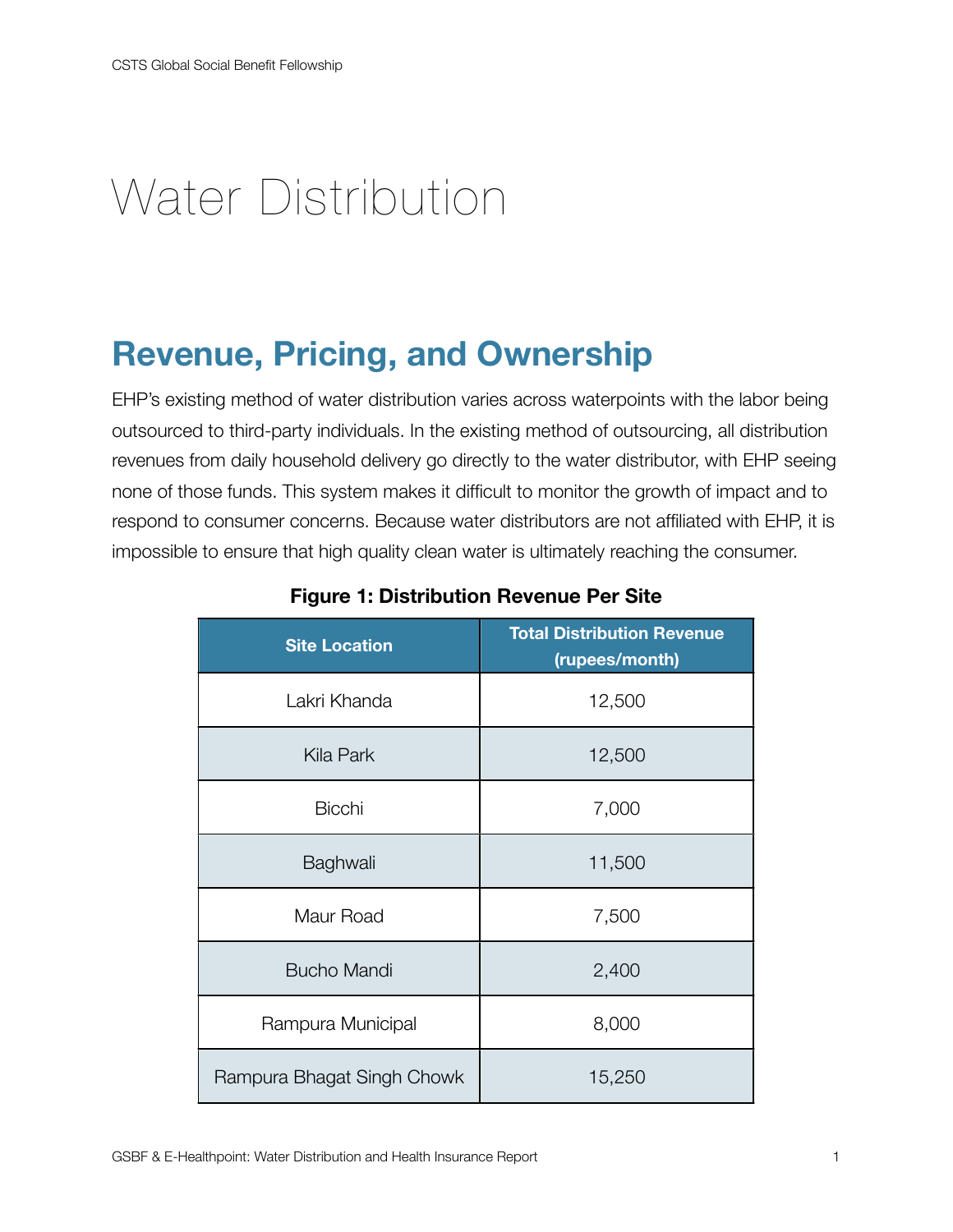Figure 1 shows the monthly revenue distributors receive at each of 8 sites studied. Values are based on interviews conducted with the help of EHP Project Managers. From these sites alone, total distribution revenue amounts to

#### **Rs 76,650** per month.

Based on these values, projected distribution revenue across all 100 waterpoints amounts to an estimated

#### **Rs 11,497,500** per year.

This is an opportunity for EHP to significantly increase water revenues, but the current method of outsourcing distribution must be changed.

## <span id="page-7-0"></span>Shared Revenue Model

An alternative distribution model involves that revenue be shared between the distributor and EHP. This is based on a revenue percentage determined by EHP. The monthly distribution rate paid by each household will be determined collaboratively between EHP and the distributor (has knowledge of income levels of the local market).

| Water Subscription Rate (rs/mo)            | 75    |
|--------------------------------------------|-------|
| Distribution Rate (rs/mo)                  | 100   |
| <b>Total Households</b>                    | 80    |
| <b>EHP's Revenue Percentage</b>            | 20%   |
| Distributor's Revenue (rs/mo)              | 8000  |
| EHP's Profit (rs/mo)                       | 1525  |
| Distributor's Income (rs/mo)               | 6475  |
| Profit Shared with EHP (rs/mo)             | 1525  |
| Households Needed to Recover Shared Profit | 15.25 |
|                                            |       |

#### <span id="page-7-1"></span>**Figure 2: Shared Revenue Model Sample Data**

*The values in Figure 2 are based upon a formulaic model included in the attached spreadsheet.*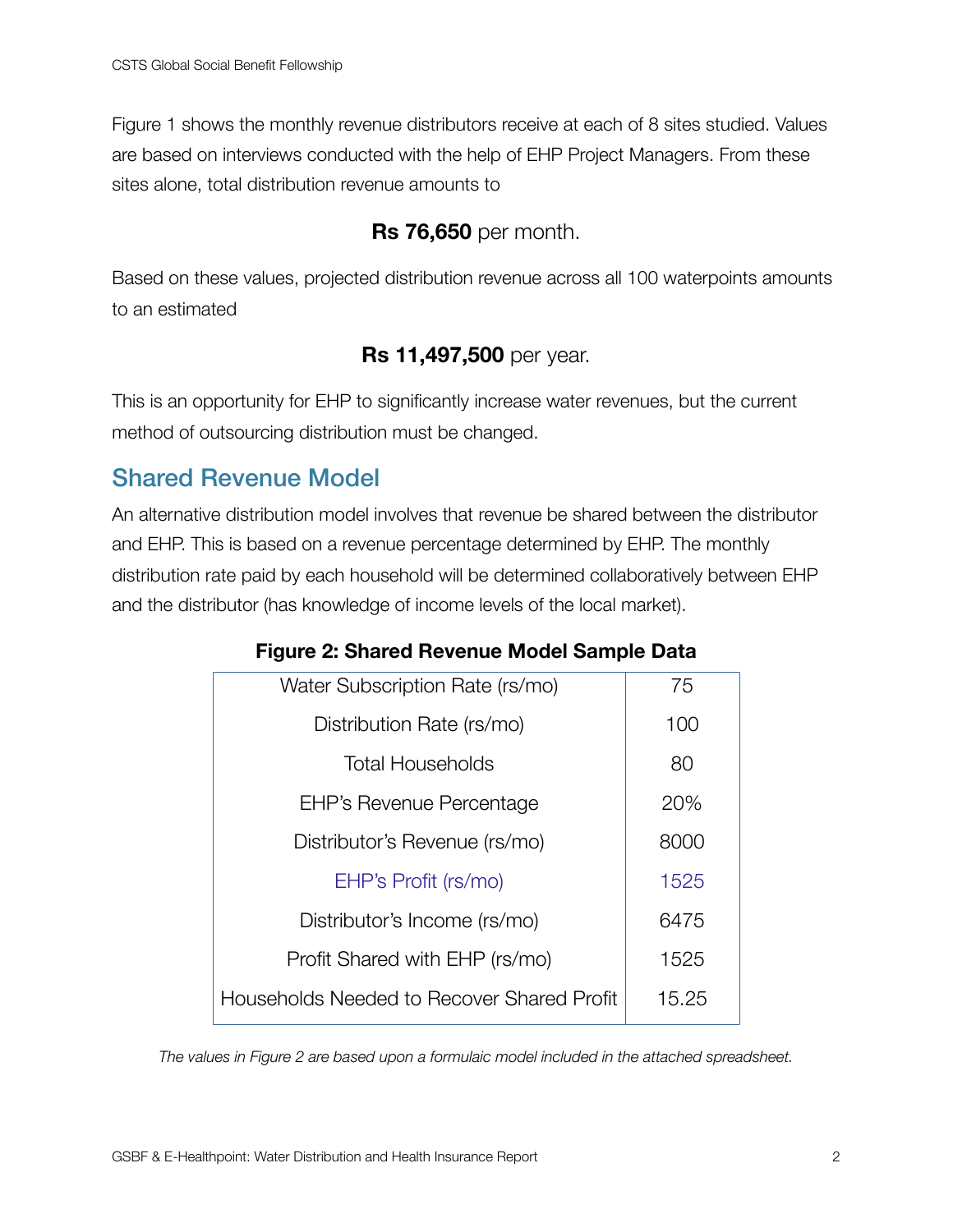Figure 2 shows the results of our variable pricing model, included with functional formulas in the attached spreadsheet. Water subscription rate, distribution rate, number of households, and EHP's revenue percentage can be adjusted to give outputs of EHP's monthly profit, and number of households needed to recover the profit shared with EHP. In our proposed model, the water distributor will be compensated with a free water subscription, and the distributor has incentive to reach new homes, thus increasing customer base, in order to make up for income he now shares with EHP.

# <span id="page-8-0"></span>**Scope & Unmet Demand**



## <span id="page-8-1"></span>**Figure 3: Potential Additional Revenue from Unmet Demand in Distribution**  Distributors at 63% of waterpoints reported unmet demand for water distribution. Figure 3 shows the current revenue levels per site in violet, with the potential additional revenue

based on unmet demand (by estimated number of households) in blue. Each bar as a whole represents the total distribution revenue per site if unmet demand is met. Building upon values from the sites in Figure 1, total distribution revenue incorporating unmet demand would increase from Rs 76,650 to

### **Rs 96,650** per month.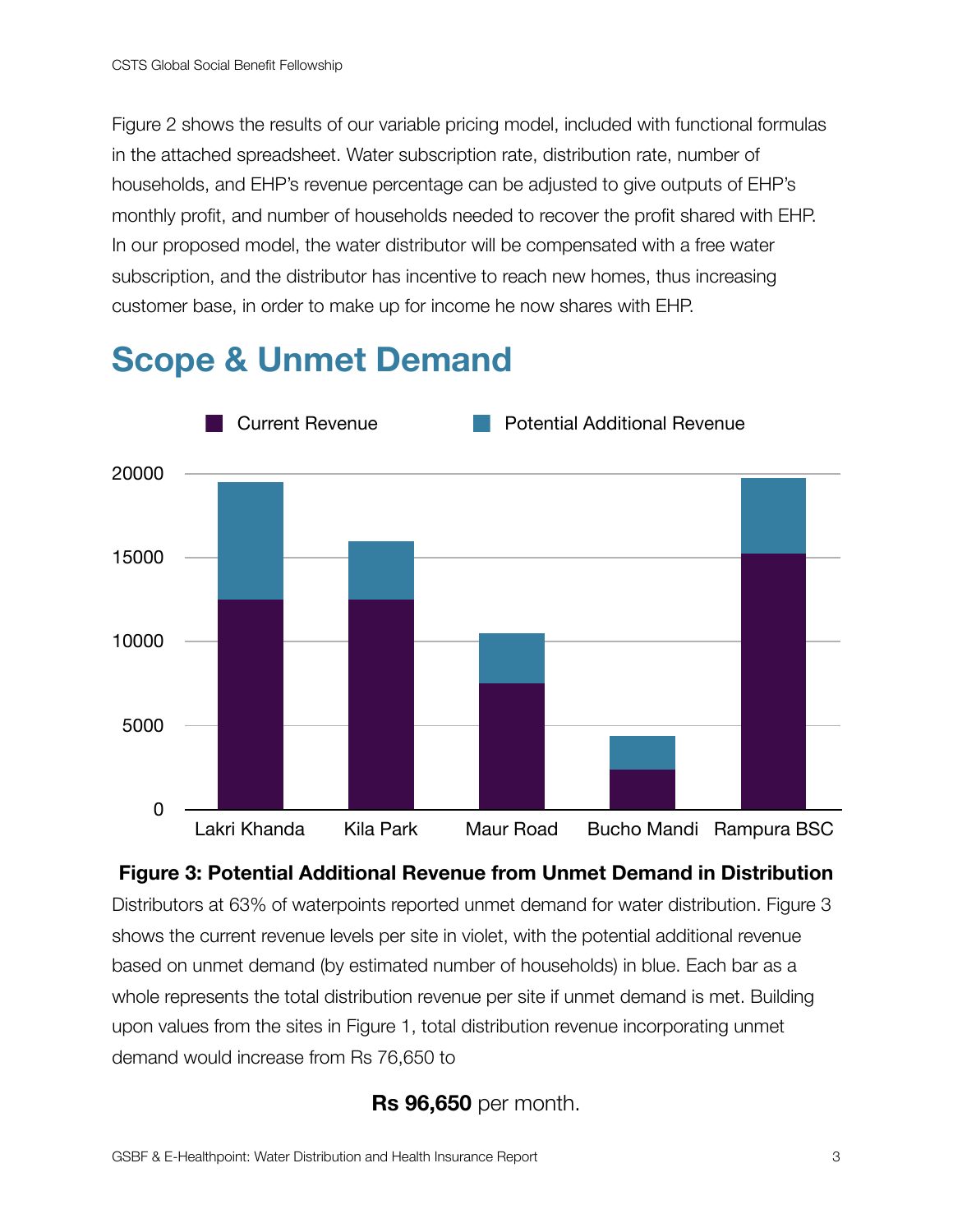Based this data, total distribution revenue incorporating unmet demand projected across all 100 waterpoints amounts to an estimated

#### **Rs 14,497,500** per year.

# <span id="page-9-0"></span>Limiting Factors

1. *Vehicle*:

Distributors operating bicycle pull carts, and in some cases motorized 3 wheelers, commonly expressed that their productivity is limited by the physical capital they have access to. Vehicle type directly affects the efficiency of each distribution round, determines the number of rounds that must be made each day, and accounts for customer satisfaction in promptness of water delivery (customers prefer to receive water in the morning).

2. *Manpower*:

Distributors gave reasons for unmet demand as an overload of labor for one individual. To solve this problem, some distributors hire an assistant and pay them 24%-40% of total distribution revenue received. There may also be multiple distributors per site, reducing productivity of each individual.

#### 3. *Logistics at waterpoint*:

Multiple distributors expressed concerns about the inefficient system of can filling that takes place at each site. They have to fill distribution cans from the customer taps, which doubles the time it takes to fill one round of cans (30 minutes becomes 1 hour). There is also an issue of decreased water pressure when there are many customers at the taps.

4. *Price*:

In the some markets, the price of water distribution is too high while in the poorest markets it is the base price (75 rs/mo) of water that is too costly. This may indicate that EHP's services are not affordable for the poorest of the poor.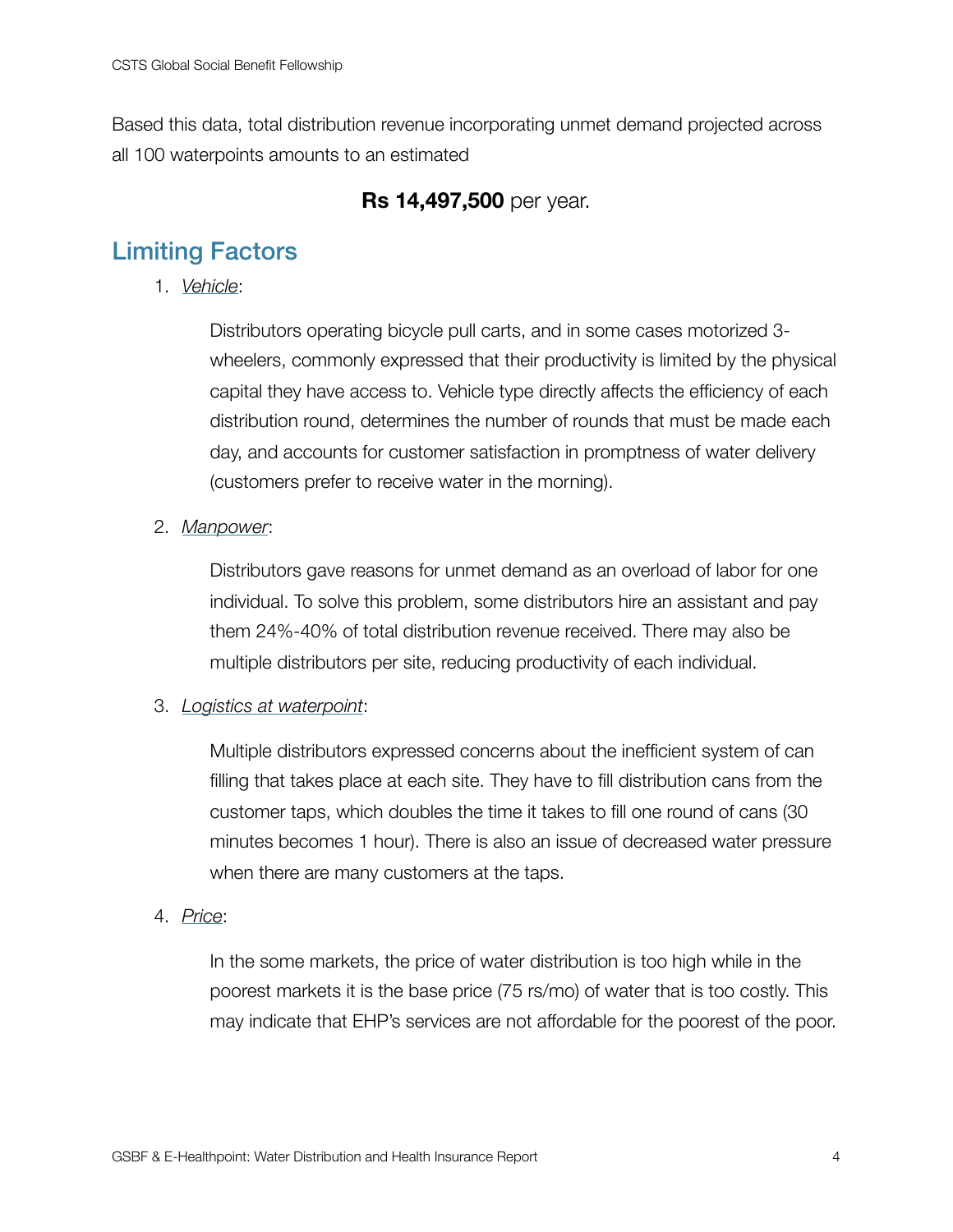### <span id="page-10-0"></span>Investment Recommendations

In order to maximize impact and revenues, efficiency must be increased. In blocks containing multiple waterpoint sites, multiple bicycle pull carts or 3-wheelers should be upgraded to one 4-wheeler per block. The appropriate number of 4-wheelers is dependent upon waterpoint expansion to date. EHP would own and maintain these vehicles. This would eliminate the widespread market spoilage occurring when distributor owned vehicles break down and EHP's reputation for providing daily clean water suffers.

| <b>TATA ACE ZIP</b>             | <b>MAHINDRA GIO</b>             | <b>PIAGGIO APE MINI</b>         |
|---------------------------------|---------------------------------|---------------------------------|
|                                 |                                 |                                 |
| Price:                          | Price:                          | Price:                          |
| 232,100 rs                      | 213,308 rs                      | 236,790 rs                      |
| Mileage:                        | Mileage:                        | Mileage:                        |
| 25 km/L                         | 28 km/L                         | 29 km/L                         |
| Service Cost:                   | Service Cost:                   | Service Cost:                   |
| 1,500 rs/4 mo                   | 1,700 rs/4 mo                   | 1,500 rs/4 mo                   |
| Weight Capacity:                | Weight Capacity:                | Weight Capacity:                |
| 600 kg                          | 550 kg                          | 503 kg                          |
| <b>Expected Operating Cost:</b> | <b>Expected Operating Cost:</b> | <b>Expected Operating Cost:</b> |
| 7,615 rs/mo                     | 7,525 rs/mo                     | 7,475 rs/mo                     |

#### <span id="page-10-1"></span>**Figure 4: Four Wheeler Specifications for Vehicle Investment**

Figure 4 presents the cost breakdown and productivity metrics for the 3 best vehicle upgrade options to be implemented at one per block. Their price, mileage, cost of maintenance (once every 4 months or 10,000 km), carrying capacity, and monthly operating cost (including service and fuel expenses) are displayed for comparison.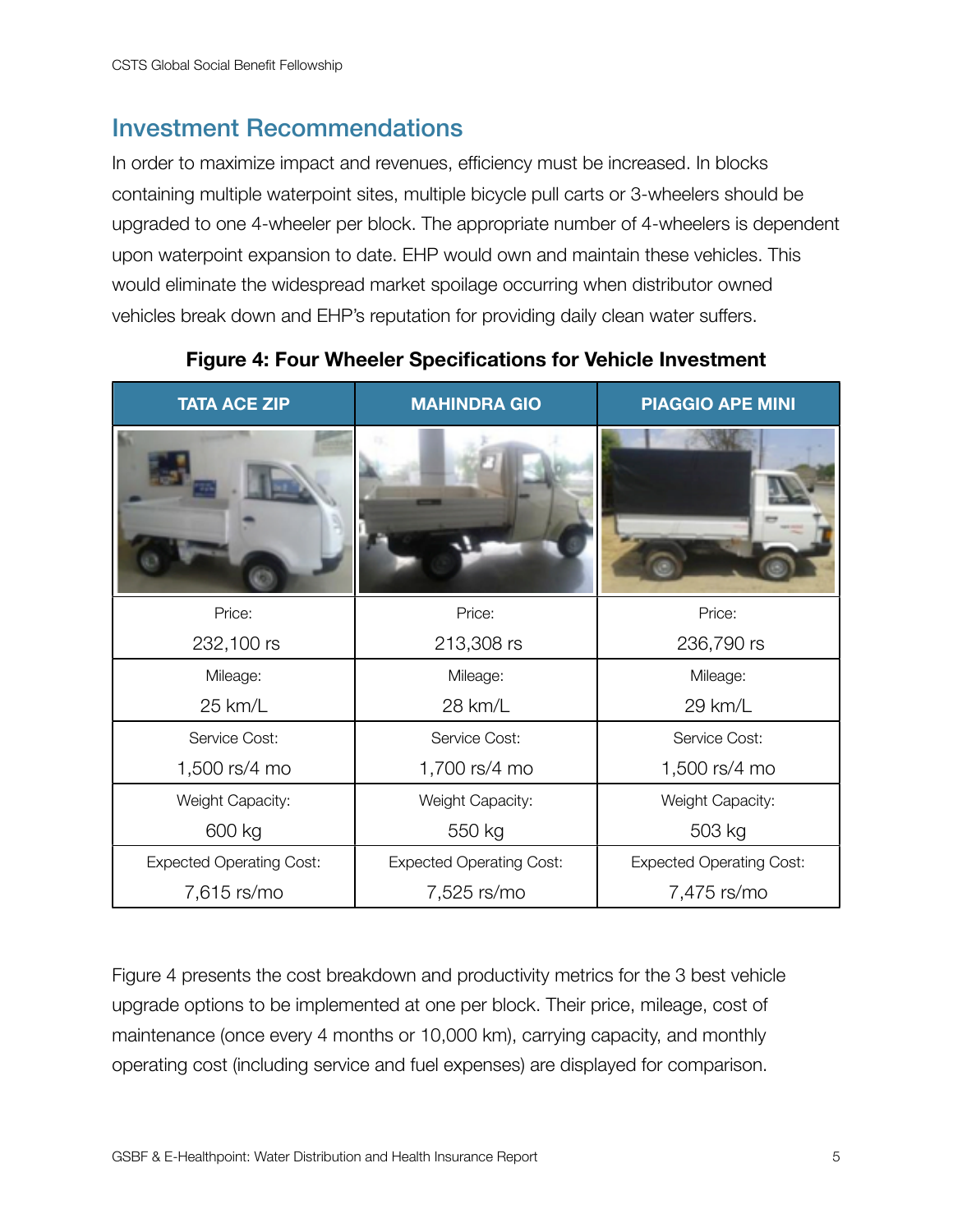# <span id="page-11-0"></span>**Logistics**

The following will propose a four-step plan by which EHP may evaluate door-to-door distribution in both potential and existing EHP communities based on the number of customers at each site. These suggestions are based on the data collected at various water sites throughout our time in Bathinda and conversations with our advisor Dr. Ahluwalia.

## <span id="page-11-1"></span>Manual Pull Cart

The smallest customer base we encountered included 15 customers, many of whom were purchasing distribution services from EHP. For this circuit, a manual bicycle pull cart can deliver to these 15 customers within 2.5 hours, depending on customers' distance from the waterpoint. Up to ten cans may fit into a cart at once, with the distributor returning to the waterpoint once during the delivery circuit to refill cans for the next segment of the route. This scheme may be carried out for up to sixty customers, although it is advised that

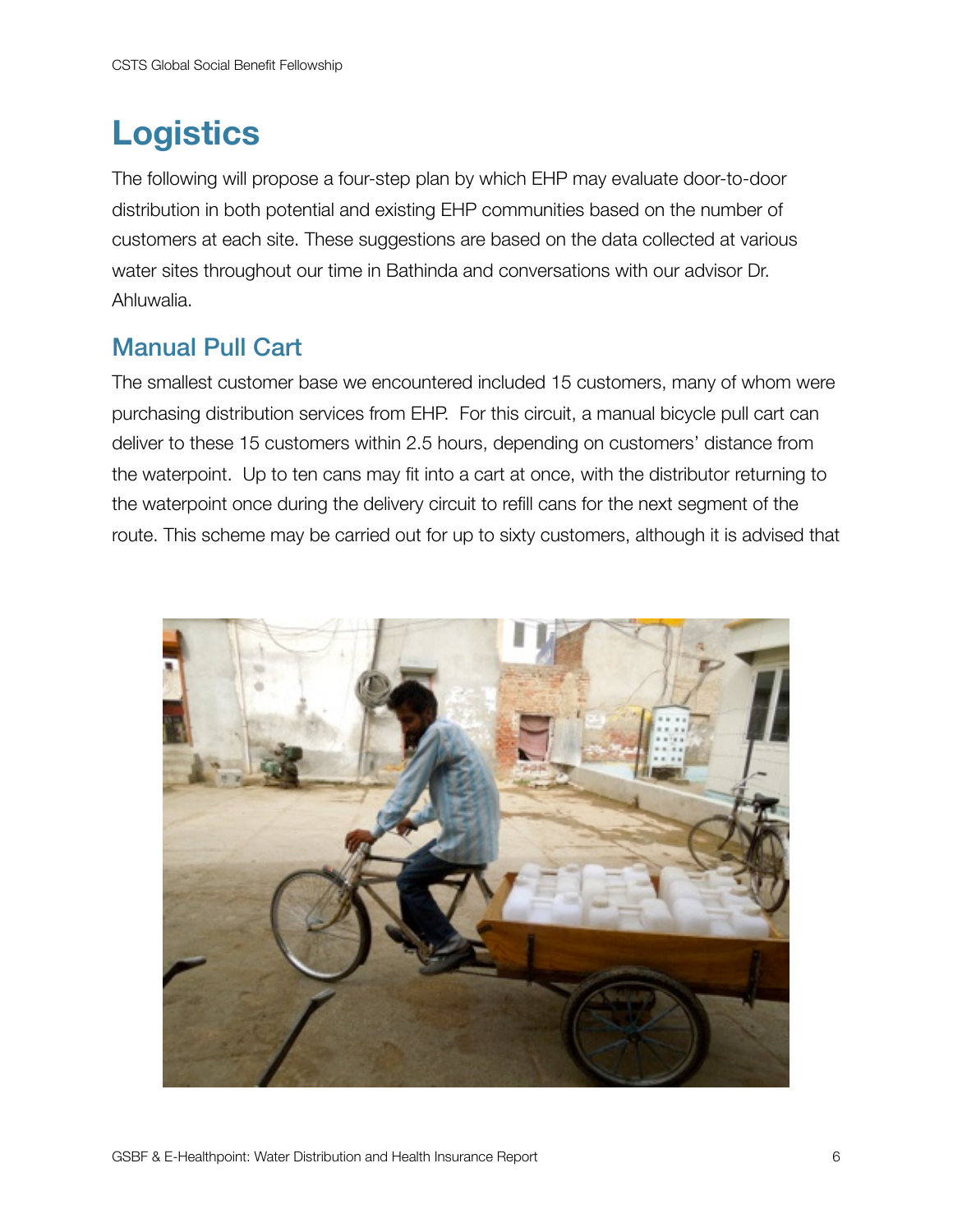once the delivery customer base exceeds forty customers, an additional driver be hired in order to help evenly distribute the delivery load between two drivers.

A distributor operating a manual pull-cart reaching 15 customers earns Rs 1,750 per month. Research found that most distributors hold union jobs during the afternoons that they were able to attend upon completion of morning delivery routes with EHP. This helped supplement the family income and was an integral part of each distributor's family financials. It is suggested that EHP either continue to maintain flexibility in allowing these distributors to keep both jobs (understanding the time constraints this poses) or adequately adjust these distributor's pay or rates in order to accommodate the needs of the distributors.



# <span id="page-12-0"></span>Motorized Pull Cart

For water sites serving at least sixty distribution customers, the vehicle should be upgraded from a manually operated pull-cart to a motorized cart (motorcycle with cart attached to rear wheel and frame). It should be noted that this motorized cart allows the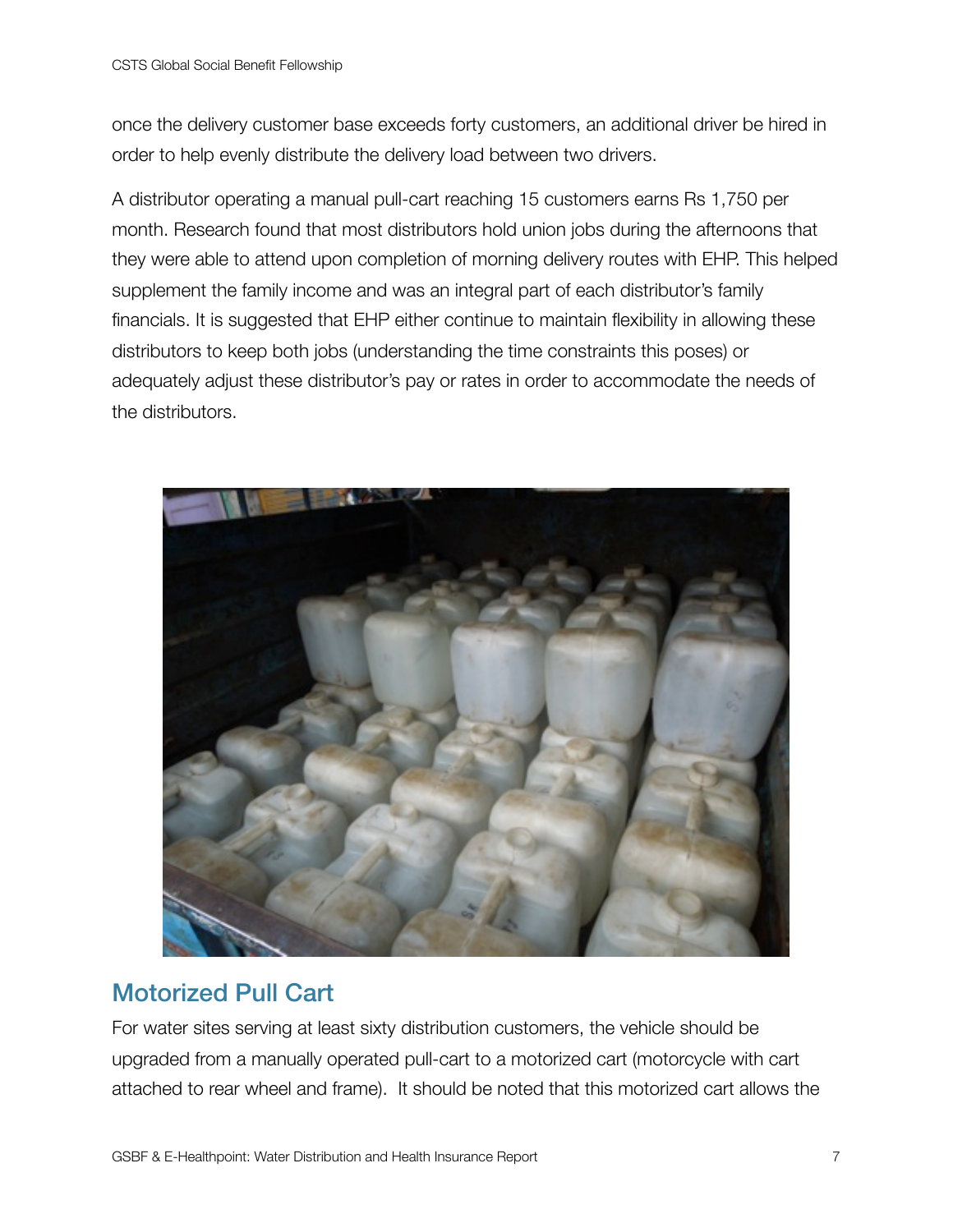distributor to reach not only more customers within the immediate area of the water site, but is especially useful in reaching widely dispersed customer bases where there is no high concentration customer area, which may be a common situation when scaling in a saturated community. The average cost of a motorized cart is Rs 20,000. The maximum households that can be reached is around 100, but this is varies widely with the layout of the village and the spread of households.

## <span id="page-13-0"></span>Automated Vehicle Delivery

For the highest volume sites, customer bases numbering over 115, an automated vehicle is the most efficient way to deliver water to customers. For these sites, it is also advised that a 1000L tank be purchased in order to decrease the number of trips required to reach all customers. It is important to note that the use of the large tank introduces a higher risk of contamination in the transfer of water from the tank to the customers can. This requires the establishment and execution of strict water-handling protocol to be followed by all EHP employees, distributors, and water operators (see below for examples of the operations protocols suggested).

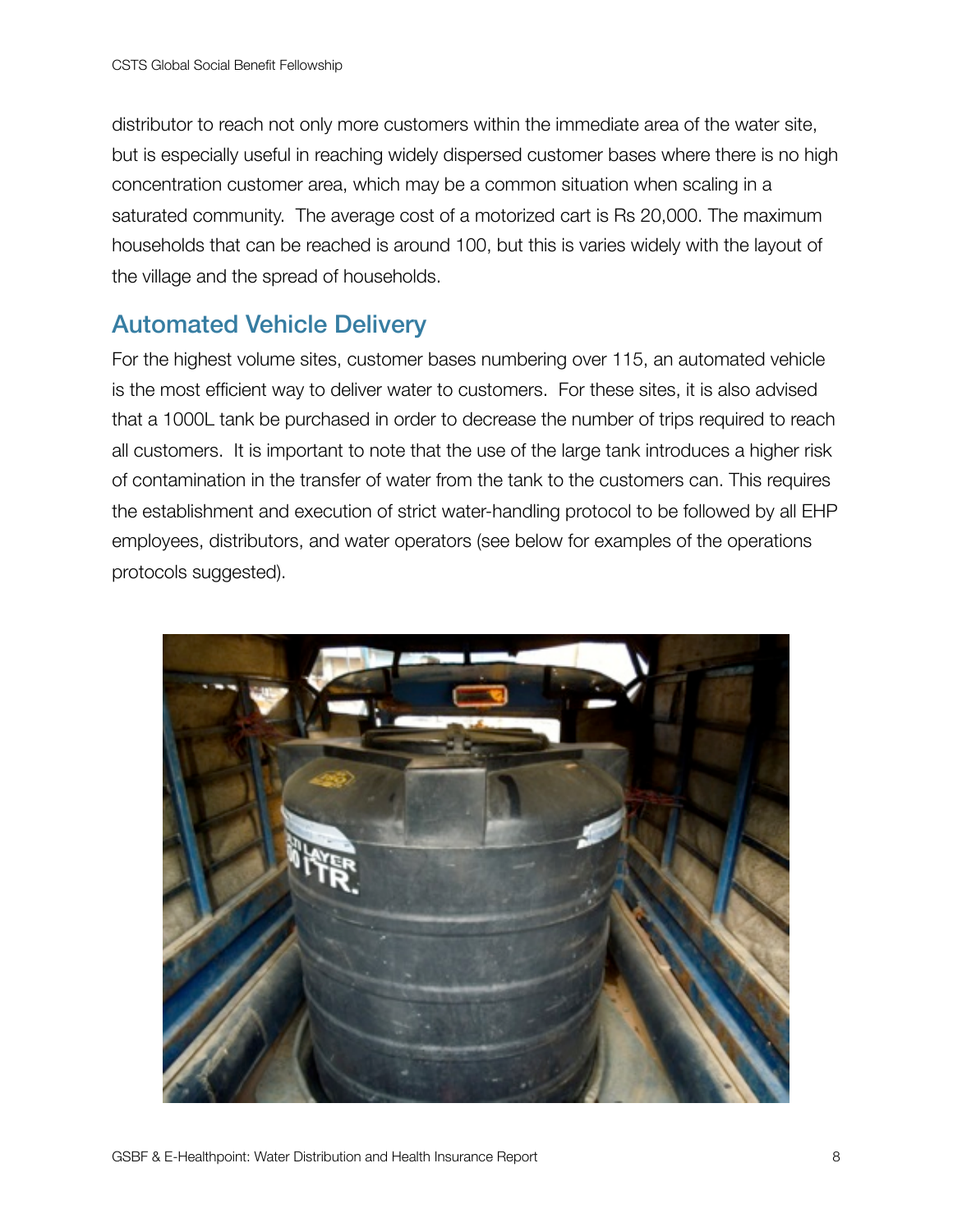

### <span id="page-14-0"></span>Can Ownership

To further standardize the distribution process, we recommend that customers be required to purchase a water can upon subscribing for water with EHP. For those unable to pay the upfront cost, a 6-month payment plan could be arranged and added to the regular monthly subscription fee to be collected by the water operator. With this suggested method, EHP would also be required to purchase another set

of cans that would be stored, filled, and cleaned at the water site, to maintain quality of the cans and subsequently the water that fills them. The water distributor would fill one cart load of cans (~10) at the water site, deliver the cans to each customer, and pick up the customer's empty can from the day before. Upon returning to the water site, the distributor would drop off the customer's cans for cleaning by the water operator or a member of the field staff, collect and fill ten more cans from the water site, and continue on the route. In this instance, EHP would be required to stock each water point with the double the maximum cart load for each distributor. Customers would have a cleaning fee added to the monthly subscription to account for supplies and labor.

For high volume sites, where 1000L tanks are in use, customers would be required to purchase personal cans but not required to pay an additional cleaning fee in addition to the monthly subscription. The proper tank would be selected to allow for easy cleaning and low chance of contamination.

# <span id="page-14-1"></span>**Management & Quality Control**

In order to preserve brand equity and reputation, processes must be enforced or revised such that the reputation of the brand is not compromised. This applies most pertinently to water distributin procedures and management of waterpoint staff.

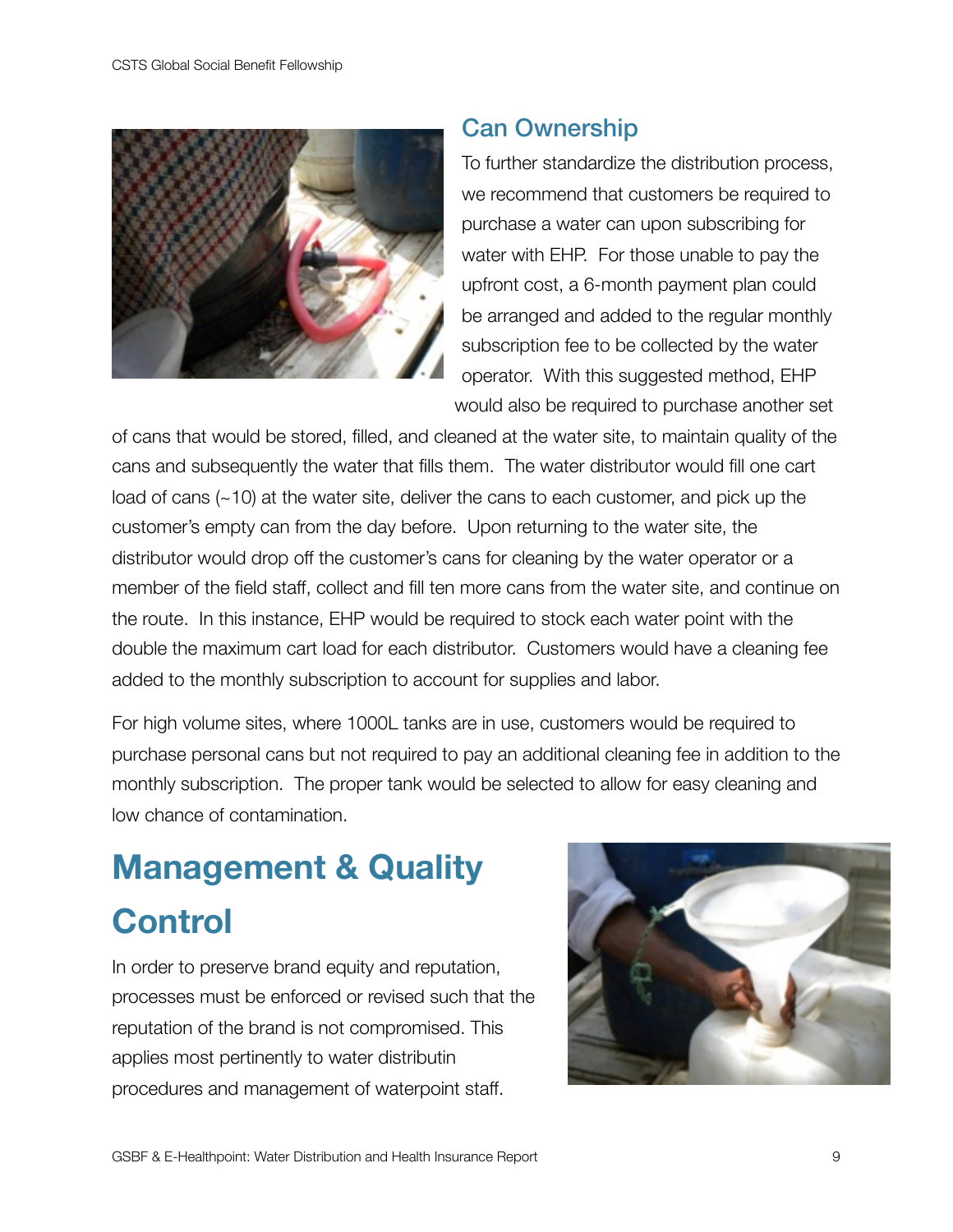# <span id="page-15-0"></span>Waterpoint Operations Protocol

Observations of interactions between Water Operators, Field Coordinators, and customers indicated areas of miscommunication and a lack of established protocol regarding waterpoint operations. Key issues to be addressed include:

- Knowledge of current pricing and promotions
- Customers can only use current subscription cards
- Customers can only take water in designated EHP cans
- Maintenance issues be reported regularly to FCs

### <span id="page-15-1"></span>Total Quality Management

EHP's value proposition emphasizes the provision of high quality clean water, making it essential that a product of high quality reaches the end user. A large number of potential points of contamination were observed throughout the study of the water distribution process. In thoroughly understanding the importance of minimizing and eliminating water contamination, Water Operators can maintain the high quality of EHP's product and while delivering the intended social impact.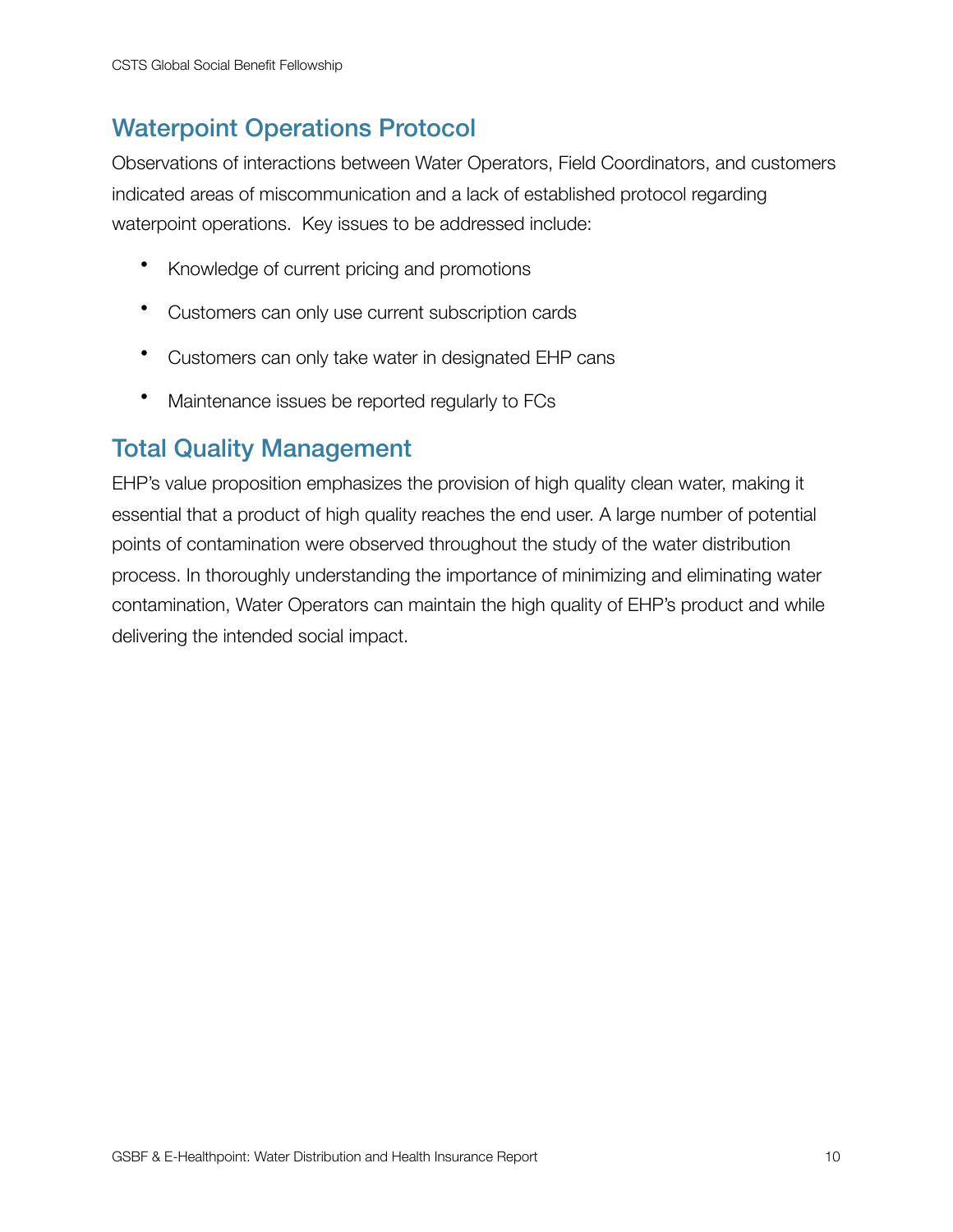# <span id="page-16-0"></span>Health Insurance

# <span id="page-16-1"></span>**Awareness of Health Services**

When determining the general awareness of EHP health services at various sites throughout Punjab, a survey was issued with the intention of collecting data on client's use of health services, interest in a health insurance package, and poverty level status (above poverty line [APL] and below poverty line [BPL]). In total, 53 customers were interviewed by community health workers. 23 respondents classified themselves as APL, 27 as BPL, and 3 did not report a status.

In an effort to maintain a short and concise survey, the number of times a client visited a healthpoint in the last year was used a proxy for general awareness of EHP services and sites. It could be argued that no visits to healthpoints indicated good health on the part of the client, but given EHP's focus on preventive medicine, it would be expected that all clients would visit the healthpoint at least one time throughout the year for an annual check-up. In all cases, at least two-thirds of respondents (Mallan and Harike Kalan) had visited a health site within the last year, indicating a relatively high level of awareness although more could be done to emphasize the importance of preventive medicine and EHP's role in its administration.

## <span id="page-16-2"></span>Use of Health Services: APL & BPL

As EHP has placed an emphasis on offering low cost, high quality diagnostic testing and pharmaceuticals making health services available to all in need, survey data was collected regarding the client status in terms of the national poverty line as established by the Indian government.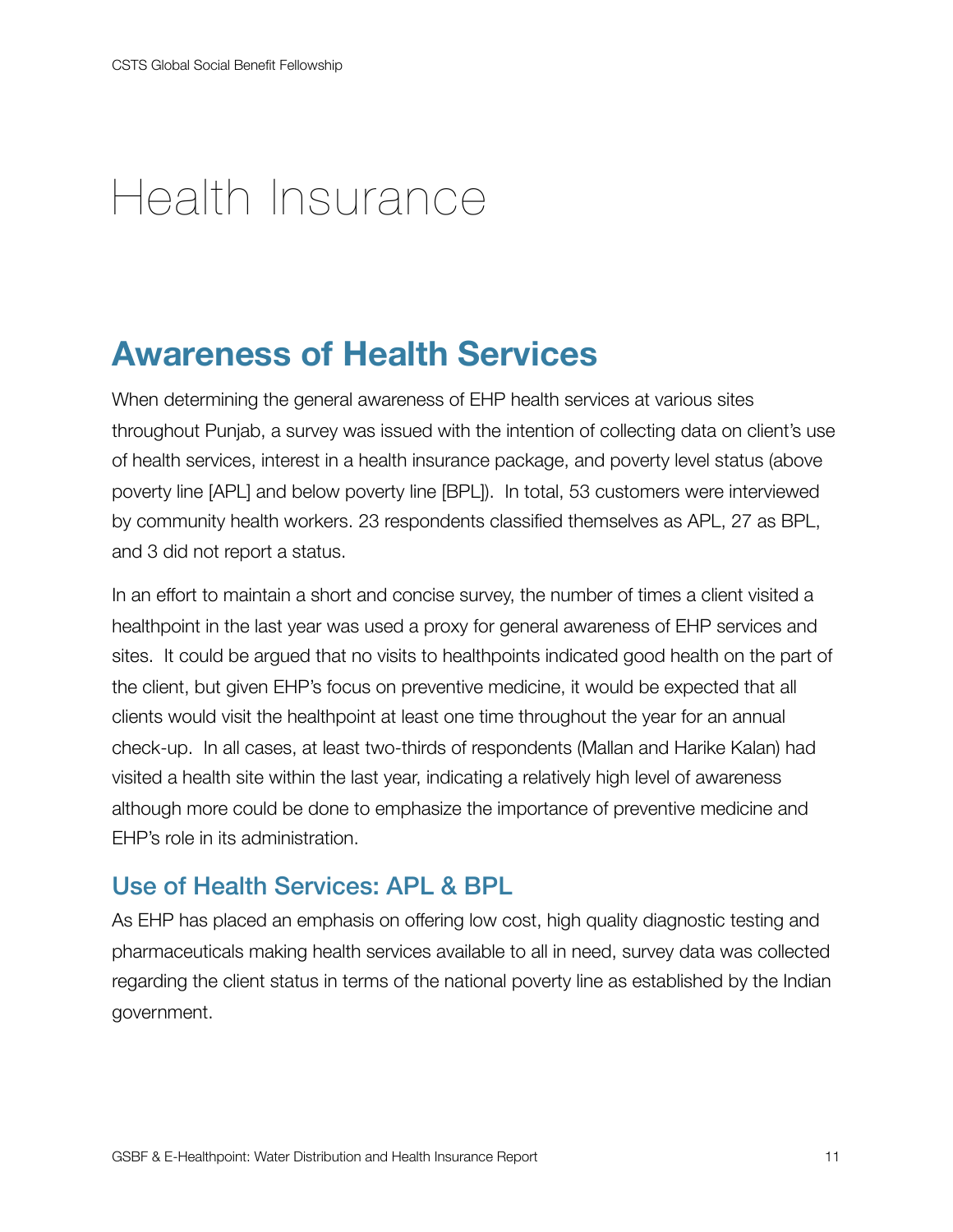At all surveyed sites, BPL clients reported fewer healthpoint visits than those identifying as APL. It is unknown what barrier prevents those below the poverty line to visit healthpoints as frequently as their APL counterparts, but cost and site location are most probable.

Perhaps more outreach and education on the importance of early diagnosis and quality care for overall health is needed to continue to attract BPL clients and patients to EHP health sites.

# <span id="page-17-0"></span>**Community Health Insurance Models**

As an organization with an established presence in communities by way of healthpoints, EHP may be in an ideal position to offer health insurance as an additional service to clients. This section of the report aims to synthesize the three basic community health insurance (CHI) designs already in place throughout India, with an emphasis on the traits that have made these programs successful.

We recommend that EHP more thoroughly understand the relationship between community member, providers, and insurers before proceeding with the roll-out of a community health insurance plan.



#### <span id="page-17-1"></span>**Figure 5: Existing Community Health Insurance Models in India**

*Image from: Devadsan, N., et al. "Community Health Insurance in India: An Overview." Economic and Political Weekly. July 10, 2004. http://www.srtt.org/downloads/communityhealth.pdf*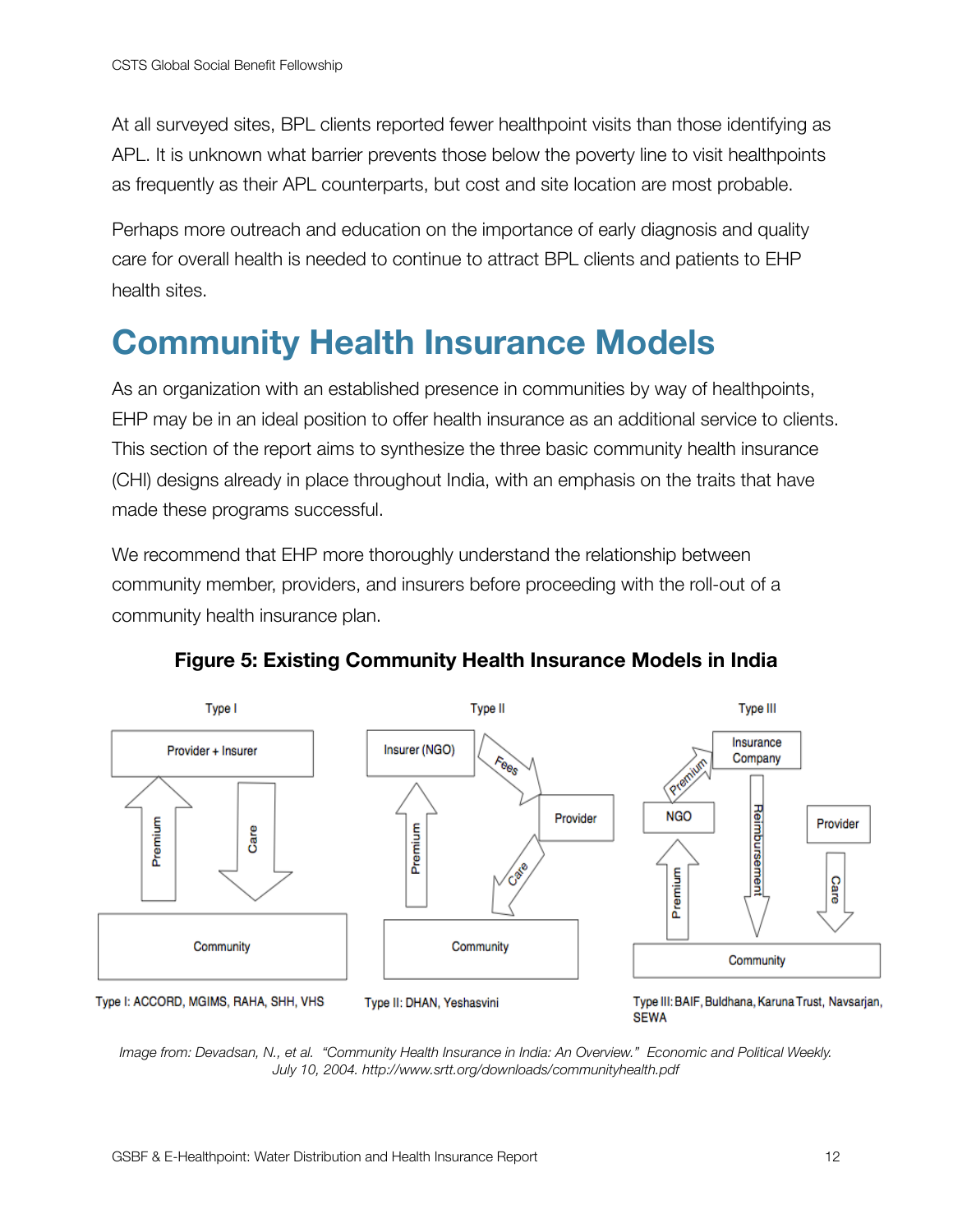# <span id="page-18-0"></span>Analysis of Community Health Insurance Models

**Type I:** A hospital provides both health care and management of the insurance program. There is a consistent attempt to maintain quality (both in medications prescribed and sold, and medical care administered) and keep costs down.

**Type II:** The organization (EHP) is the insurer, but purchases care from an independent provider (hospital, etc.).

Type III: EHP would purchase both care and insurance from independent providers.

In Type II and Type III schemes, in can be more difficult to monitor cost containment and quality of care, simply because these services are outsourced to an independent provider or company. In almost all cases studied, premiums averaged between Rs 20 to Rs 60 per person per year, and fixed upper limits between Rs 1,250 and Rs 100,000.

### <span id="page-18-1"></span>CHI Critical Success Factors

1. *Affordable premium*:

As mentioned before, most potential clients are willing to pay in the range of Rs 20 and Rs 60 for a yearly premium per person. It is important that this cost limit be made clear to interested insurers as this will assist the penetration of their products into the rural market.

2. *Comprehensive benefit package*:

Diseases like tuberculosis, HIV/AIDS, and mental illnesses are of significant public health importance and should be covered by the CHI plan. Our survey also showed that many women did not use the health services at EHP because the sites were not equipped to deliver infants; the CHI plan should cover these services as well. Lastly, chronic diseases like diabetes and hypertension were prevalent in our survey results, indicating a need for coverage under the plan that is ultimately adopted.

3. *Credible insurer*:

As EHP has already established strong ties with communities it is imperative to utilize these relationships to convey that the selected insurance provider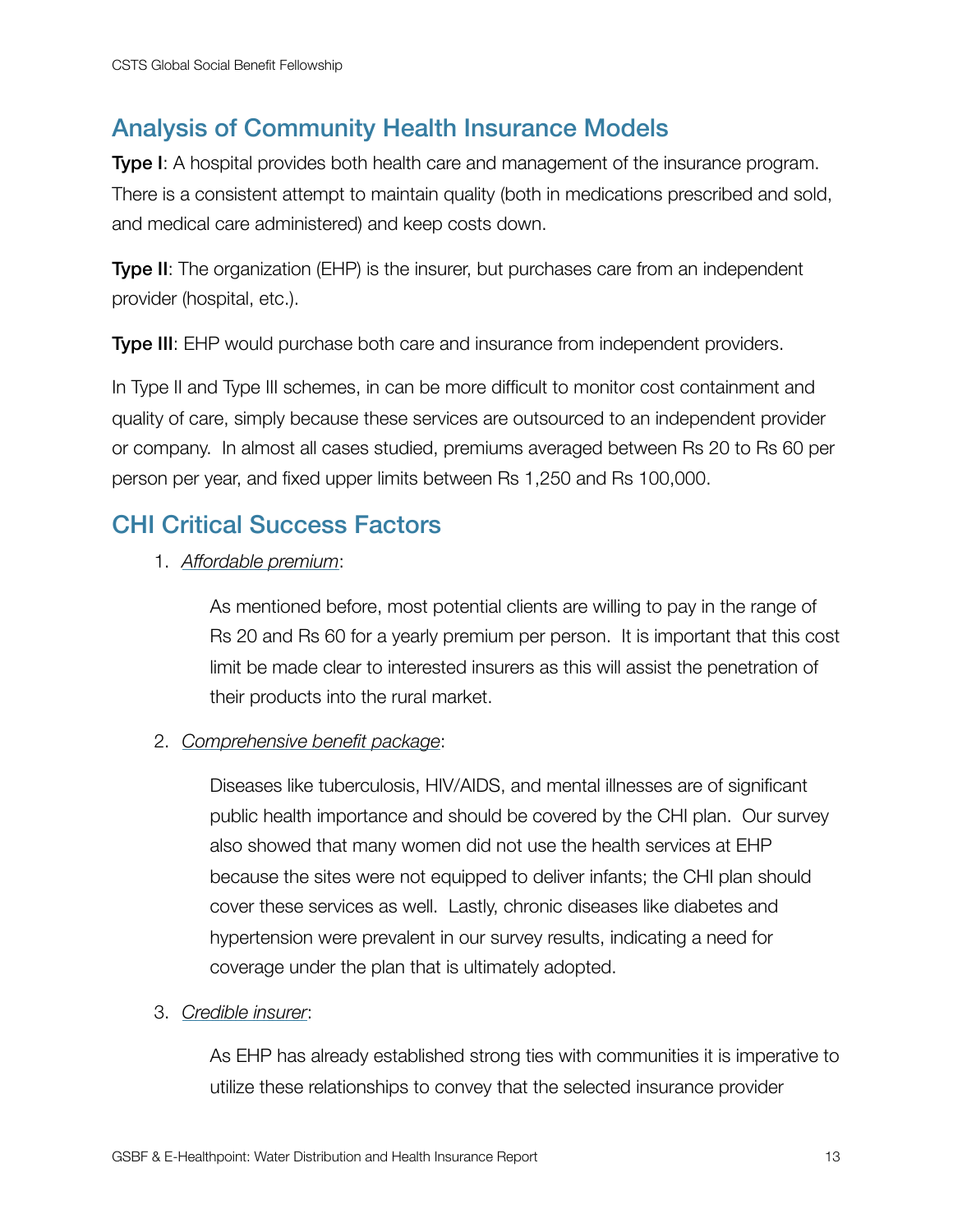(whether it be EHP or another organization) be trustworthy with these clients' investments.

4. *Minimal administration load*:

Unnecessary documentation can lead to frustration and confusion on both the part of the customer and EHP. Streamlining processes is key for success; perhaps a mobile phone application could be developed to help track client health expenses, premium payments, and reimbursement timelines.

## <span id="page-19-0"></span>Potential Implementation Challenges

The inclusion of CHI initiatives in EHP's operations will require either a massive expansion of current health services or strong, trustworthy partnerships with insurance and healthcare providers. It will also require the administrative, managerial, and financial support to make these processes as seamless as possible.

Lastly, perhaps the greatest barrier to implementing a health insurance plan is the general misconception and lack of understanding amongst consumers regarding insurance and what it entails.

Throughout many of our interviews in the field, both formal and informal, many clients indicated a disinterest in paying upfront for medical services that may be never be used. Many lived too far away from a hospital to justify paying a premium and thus preferred to use that money at a local doctor or RMP. Many stated that their families were too large to purchase coverage for every member. These barriers to inclusion are all important to consider when discussing a plan of this nature.

## <span id="page-19-1"></span>**Conclusions**

Based on our limited work in the field, we have identified significant barriers to broad adoption of a CHI plan. As detailed above, these barriers include:

- Current staffing limitations that prevent the full execution of this project
- Absence of relationships with insurance companies and hospitals (depending on the scheme that is decided upon), to our knowledge
- General consumer misconceptions regarding health insurance